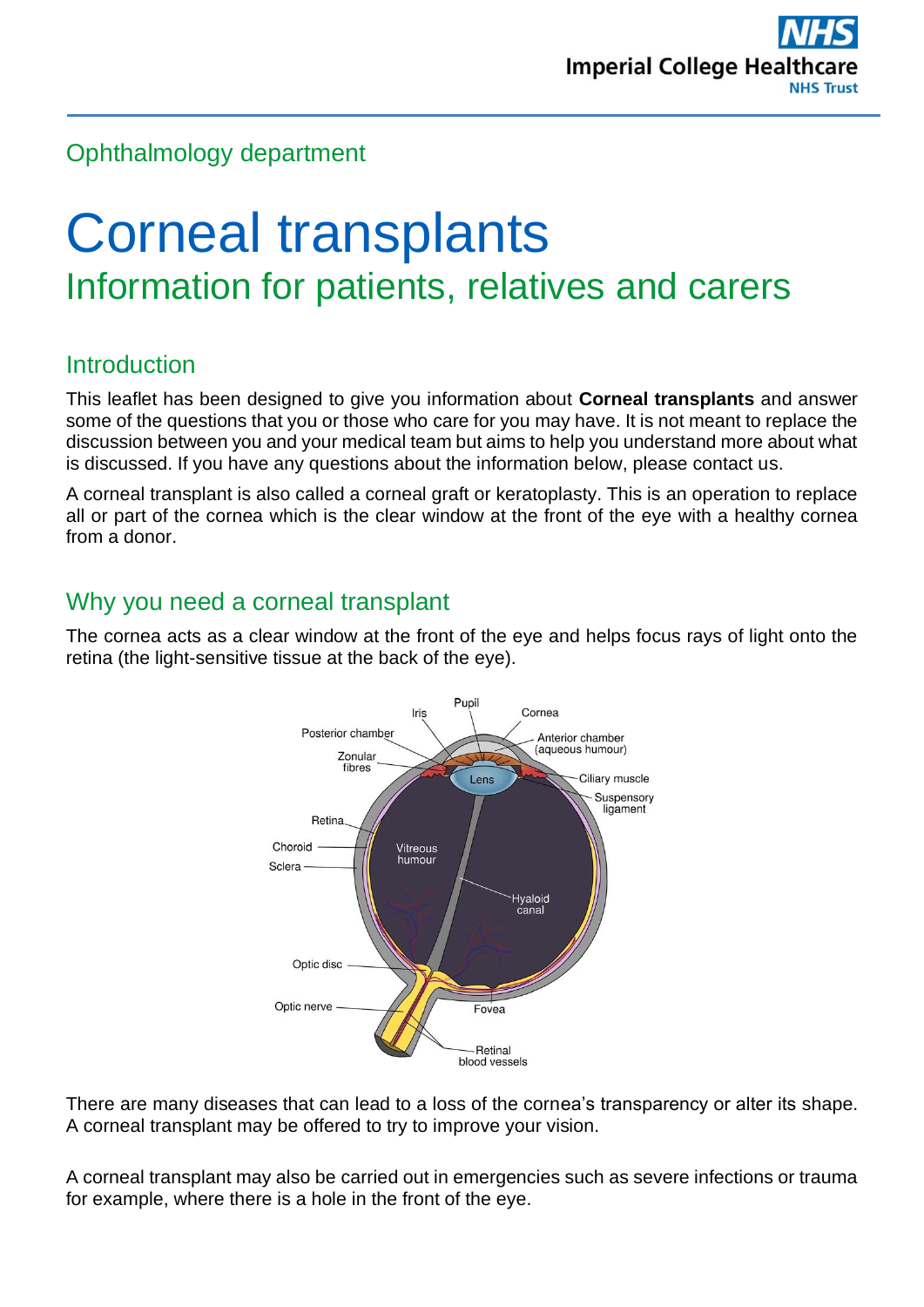## Where the donor tissue come from

The new cornea comes from a donor who has given permission for their corneas to be used after they have passed away. The tissue is thoroughly tested for diseases and infections to ensure it is healthy to use.

# How a corneal transplant is performed

Corneal transplants previously used to involve replacing the full thickness of the cornea, but with modern advances, it is now possible to only transplant part of the cornea. The aim of treatment is to replace only the damaged section of cornea in patients for whom this is appropriate.

## Full-thickness transplants

This is called a **penetrating keratoplasty (PK)** and is for patients where a partial-thickness transplant would not be appropriate.

This operation involves a circular piece of the damaged cornea being removed and replaced with a circular piece of the donor cornea tissue.

The donor tissue is held in place by a series of small stitches for at least a year. The operation is usually carried out under general anaesthetic and most patients go home the same day.

You will return home with a protective pad to cover the eye and be asked to return the following day for review, then one week and then every month to begin with. We will give you drops to use every one or two hours initially, the frequency will reduce gradually over time. It is very important you do not stop using the steroid drops, they are for long term use.

## Partial-thickness transplants

This is an operation to transplant either the front or back portions of the cornea. This operation is not suitable for everyone, but it can offer a faster recovery and lower risk of some complications.

# Transplanting the front portion

#### **Deep anterior lamellar keratoplasty (DALK)**

This procedure is performed on patients where the disease process affects only the front portion of the cornea, e.g. keratoconus or corneal scarring affecting the top layers of the cornea.

This is similar to a full-thickness transplant, the difference is the back layer of your own cornea is left intact. There is a chance that during the procedure the transplant may need to be converted into a full-thickness transplant.

The procedure is usually performed under general anaesthetic and the graft is held in place with a series of small stitches. The post-operative treatment and follow up is the same as the fullthickness transplant.

The benefit of this procedure is a lower risk of rejection compared with a full thickness transplant, because the back layer of your original cornea remains. However, your vision may be marginally less due to the junction between the two layers.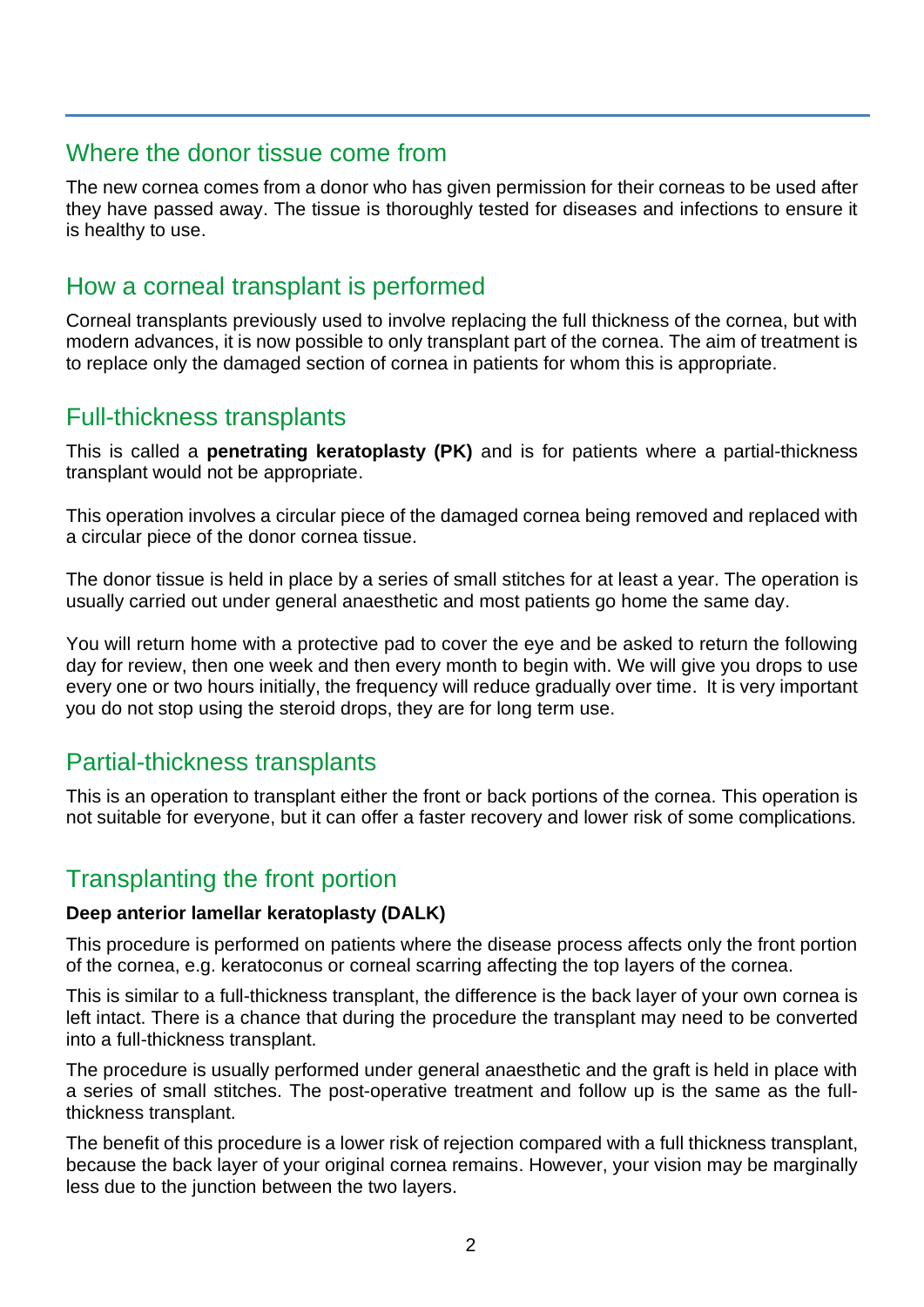# Transplanting the back portion

This procedure is performed on patients where the disease affects only the cell layer at the back of the cornea either due to a condition called Fuchs' endothelial dystrophy, or secondary to problems related to previous eye surgery.

The two techniques used at present are:

- 1. **Descemet's stripping endothelial keratoplasty (DSEK) -** The back layer of the cornea along with some of the supporting tissue is replaced.
- 2. **Descemet's membrane endothelial keratoplasty (DMEK) -** Only the back layer of the cornea is replaced.

Both procedures can be performed using either local or general anaesthetic.

Unlike the other types of corneal transplant, the graft is held in place by a temporary air bubble rather than a series of stitches. This means you will be asked to lie flat on your back for several hours after the procedure and will be reviewed before being sent home. The visual recovery can be quicker, but the post-operative eye drop treatment and follow-up care is similar to a fullthickness transplant.

# Possible side risks following a transplant

Corneal transplant surgery is often successful, with 80 per cent still functioning after five years. Every operation on the eye carries a very small risk of loss of vision due to the risk of getting an infection afterwards or having a large bleed during the operation itself. The risk of complete vision loss is rare at around one in a 1000.

The following risks are specific to corneal transplants:

**Rejectio**n - This happens when your own immune system recognises the graft as foreign and attacks it. This rejection can happen at any time but can often be treated effectively with steroid eye drops and sometimes tablets if signs of rejection are picked up early. If you notice any of the following symptoms it is important to attend the eye casualty for review:

- red eye
- sensitivity to light (photophobia)
- eve pain
- reduced vision

**Astigmatism** - Following a transplant the contour of the cornea can be irregular which may cause blurred vision. This can go on for many months and often changes once the stitches are removed. This irregularity can often be corrected with glasses or contact lenses but at times the condition may require further surgery or a laser remodelling procedure.

**Disease recurrence** - Sometimes the original disease (especially viral infections) can recur in the new graft.

On rare occasions some people may develop high pressure inside the eye, cataract, inflammation or graft failure in the operated eye.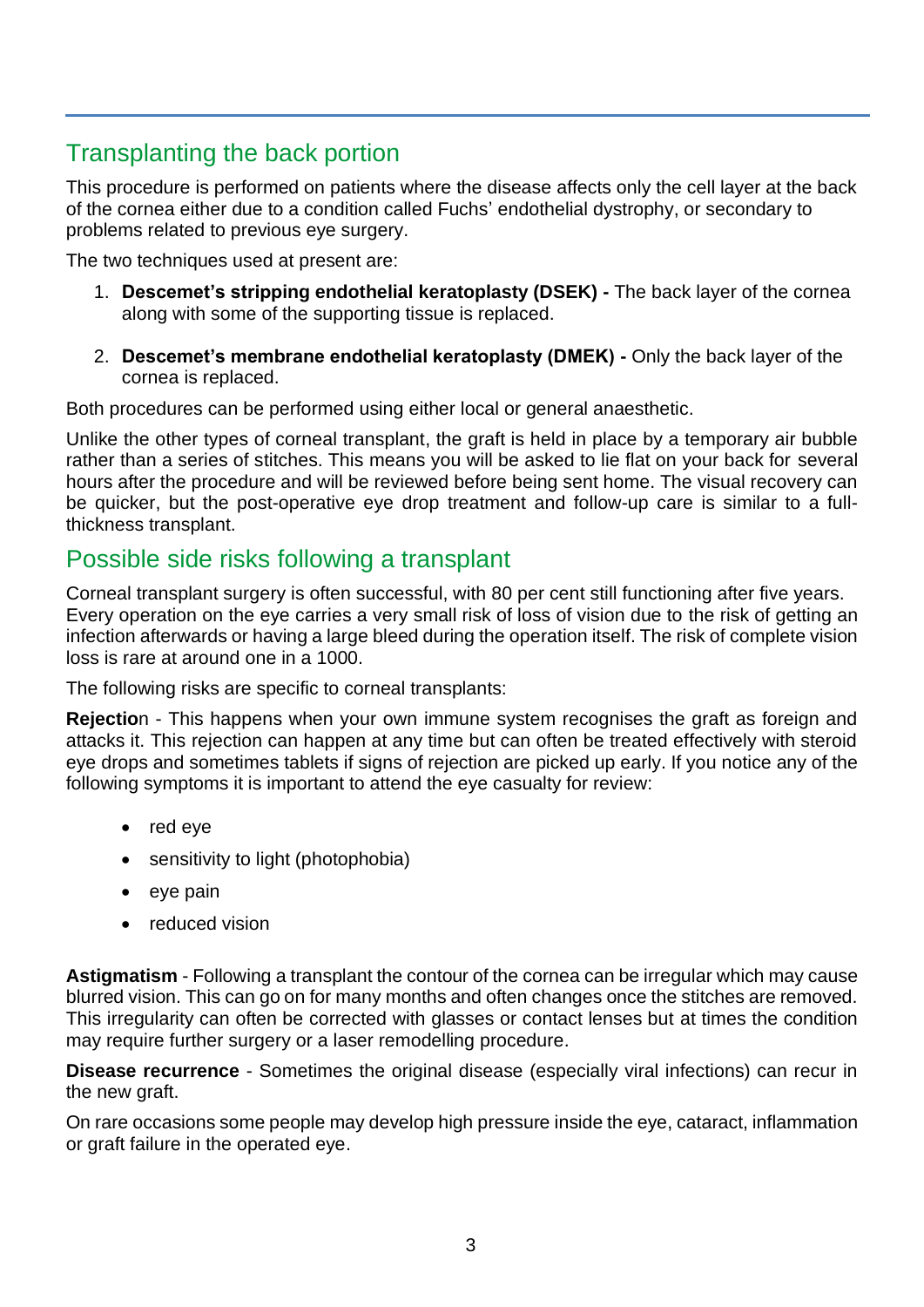# After your transplant

Your eye will feel uncomfortable and look bloodshot and swollen but please be assured this will settle over a few weeks. However, we advise you to:

- take the rest of the week off work, especially if you have had a general anaesthetic
- not to rub your eye
- avoid strenuous exercise and heavy lifting during the first few weeks
- stay away from smoky or dusty environments
- avoid contact sports and swimming until you have had a discussion with your surgeon
- bath and shower as normal but don't get water in your eye during the first two weeks
- wear the clear protective shield at night for the first two weeks
- avoid driving until you feel comfortable to do so, even though you may still be legal to drive following transplant surgery as long as your other eye can see a license plate at 20 metres.

# Useful contact telephone numbers for you

If you have questions before your appointment, please contact the pre-assessment nurse on **020 3312 3230**/**3240** at Western Eye Hospital or **020 3311 0137** at Charing Cross Hospital between 09.00 and 17.00, Monday to Friday.

**If your eye becomes red or painful, or have any other concerns, please contact: Western Eye Hospital emergency department**: 020 3312 3245

#### **Western Eye Hospital eye clinic**:

020 3312 3236

**Alex Cross ward at the Western Eye Hospital:** 020 3312 3227

#### **Charing Cross Hospital eye clinic**:

020 3311 1109 or 020 3311 1233

# **Charing Cross Hospital – Riverside Daycare unit:**

020 3311 1460

If you have not received a post-surgery appointment, please contact **020 3312 3275 option 2.**